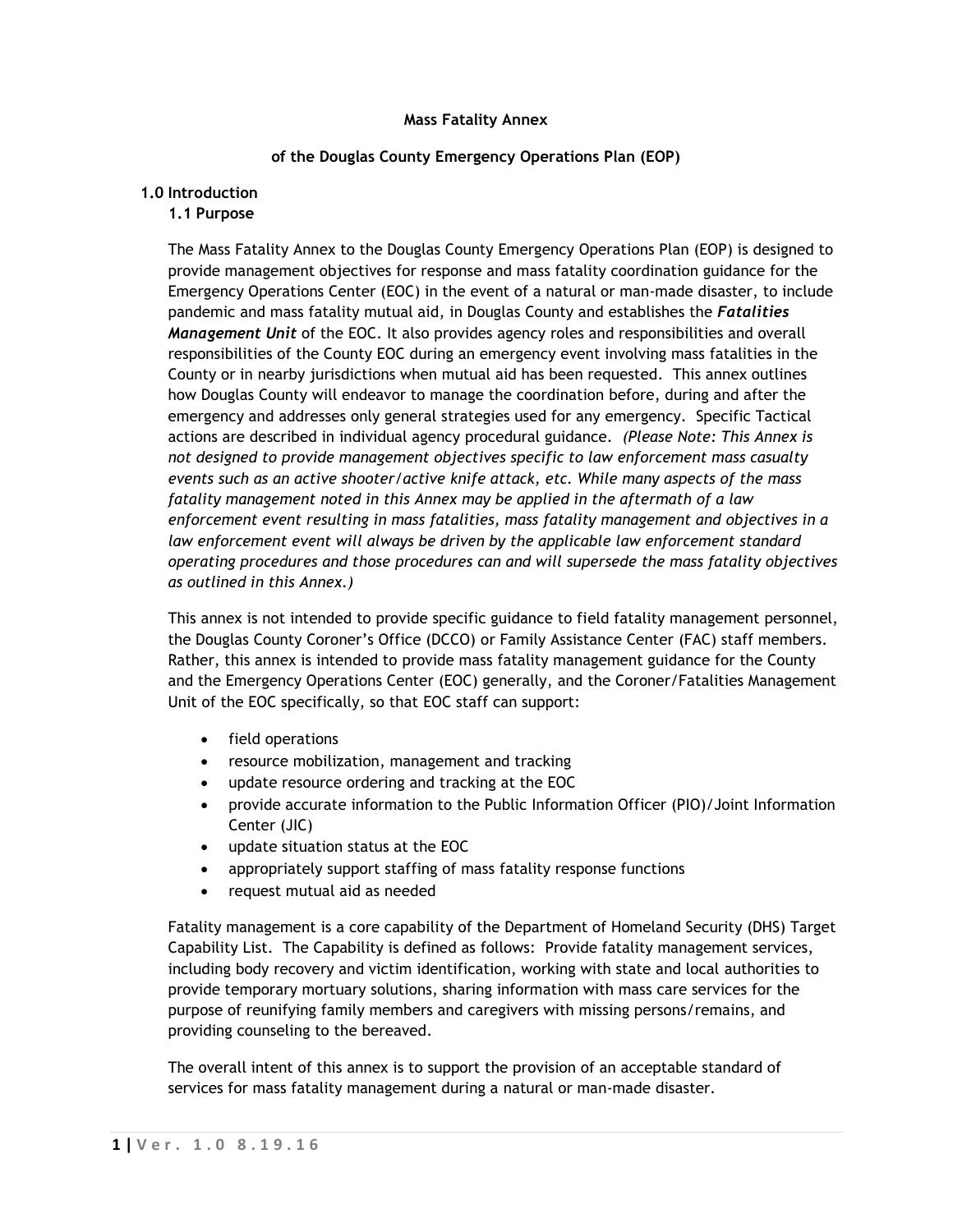# **1.2 Scope**

This annex is intended to address the need to coordinate and manage mass fatality services following a disaster, to include pandemic and mass fatality mutual aid. A mass fatality disaster is an event that results in a number of fatalities which overwhelms the normal capacity of the coroner's office of jurisdiction. A disaster may include but is not limited to the following: major motor vehicle accident, passenger rail accident, natural disaster, industrial accident, act of terrorism, etc.

Specific requirements of effective mass fatality response include functions at the EOC, the incident site, the examination center operations (to include a temporary examination center if necessary) and the FAC. It should be noted that multiple departments and agencies in addition to the DCCO will have responsibility across these functions. (Example: Law Enforcement is responsible for collection and recovery of items of evidence while the DCCO is responsible for personal property actions.)

# EOC:

- Resource ordering, management and tracking
- Information coordination
- Consequence management

## Incident Site:

- Scene documentation
- Collection and recovery of the dead
- Collection and recovery of victim's personal effects
- Collection and recovery of items of evidence

## Examination Center Operations

- Decontamination of remains and personal effects (if required)
- Storage, documentation, recovery and transportation of forensic and physical evidence
- Determination of the nature and extent of injuries
- Identification of fatalities using scientific means
- Certification of the cause and manner of death
- Processing, identification and returning human remains and personal effects of the victims to the legally authorized person(s) (if possible)

## Family Assistance Center

- Interaction with and provision of legal, customary, compassionate and culturally competent services to the families of the deceased
- Provision of mental health support services and referrals to the victims and the disaster workers.

This annex is not intended to provide specific guidance to field fatality management personnel, DCCO or FAC staff members. Rather, this annex is intended to provide mass fatality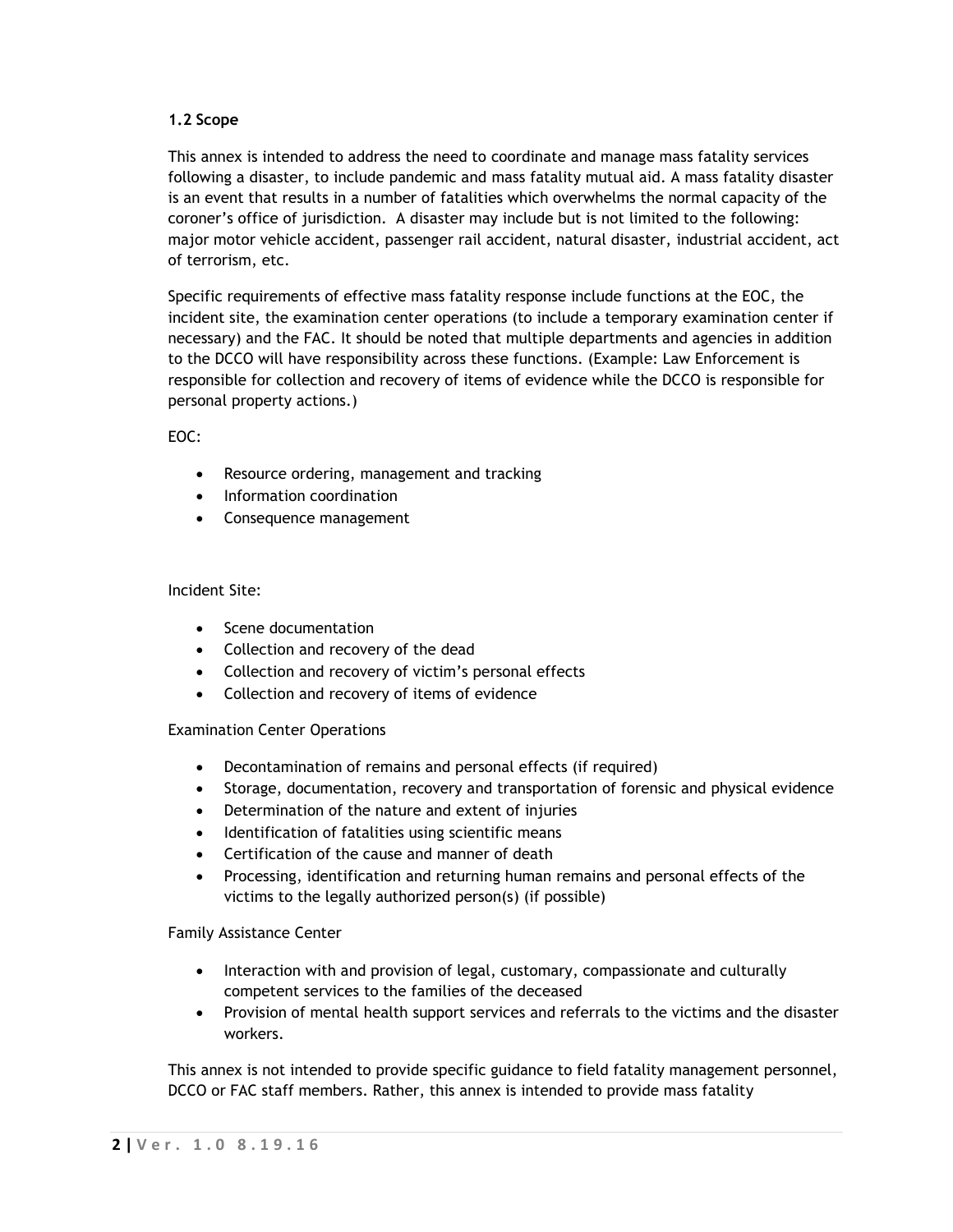management guidance for the County and the Emergency Operations Center (EOC) generally, and the Coroner/Fatalities Management Unit of the EOC specifically, so that EOC staff can support the field operations, provide accurate information to the PIO/JIC, update situation status at the EOC, mobilize, track and manage resources at the EOC and appropriately support staffing of mass fatality response functions and request mutual aid as needed.

This annex provides the following information:

- Authorities and References for implementation of mass fatality services in the County
- Assumptions and considerations that were made in developing this annex and that are valid when activating the mass fatality management function
- Roles and responsibilities of agencies and organizations in preparing for and conducting mass fatality operations
- Concept of operations to coordinate mass fatality activities as a function of the County EOC.

Tasks identified in this annex are to be addressed as needed and are not necessarily contingent on the EOC being activated. When the EOC is activated, the responsibilities for mass fatality coordination fall to the Coroner and the EOC Fatalities Management Unit.

This annex has been developed in alignment with several other regional, State and Federal plans, including mass fatality specific procedures and operations. Several of the plans included in the development of this annex are listed below.

**Tri-County Public Health Emergency Operations Plan - Annex A: Emergency Support Function #8 Annex**. Under this Tri-County Health Department (TCHD) ESF #8 annex Coroners have responsibility for mass fatalities management, death investigation and participation with the ESF#8 as appropriate with an informal relationship to TCHD in the EOC. This annex notes that the Office of County Coroner is an elected position with the statutory responsibility to provide guidance and expertise in a number of mass fatality management areas and that it is the role of TCHD not to dictate how coroner's office will perform their functions during response efforts, but rather, to detail how TCHD may support coroners' offices in an effort to allow them the capacity to fulfill their responsibilities in a more efficient and effective manner.

TCHD as the local public health agency is responsible for the monitoring of any potential disease outbreaks including those that may be the cause of the increased number of fatalities. In the event that the fatalities are disease or infection related, TCHD will coordinate and maintain communications with the County OEM and CDPHE.

**Colorado North Central Region (NCR) Mass Fatality Incident Response Plan**. The revised 2015 NCR Mass Fatality Incident Response Plan notes that the county Coroner's office is the agency vested with the primary jurisdiction for coordinating mass fatality operations within their jurisdiction and has the authority and responsibility to determine the cause and manner of death of any fatalities, victim identification, and notification of next of kin from incidents which occur within the county jurisdiction.

The NCR Mass Fatality Incident Response Plan also notes that resource mobilization is coordinated to effectively manage, order, and supply mass fatality response resources with operational coordination for local, regional, and statewide support. Resource mobilization for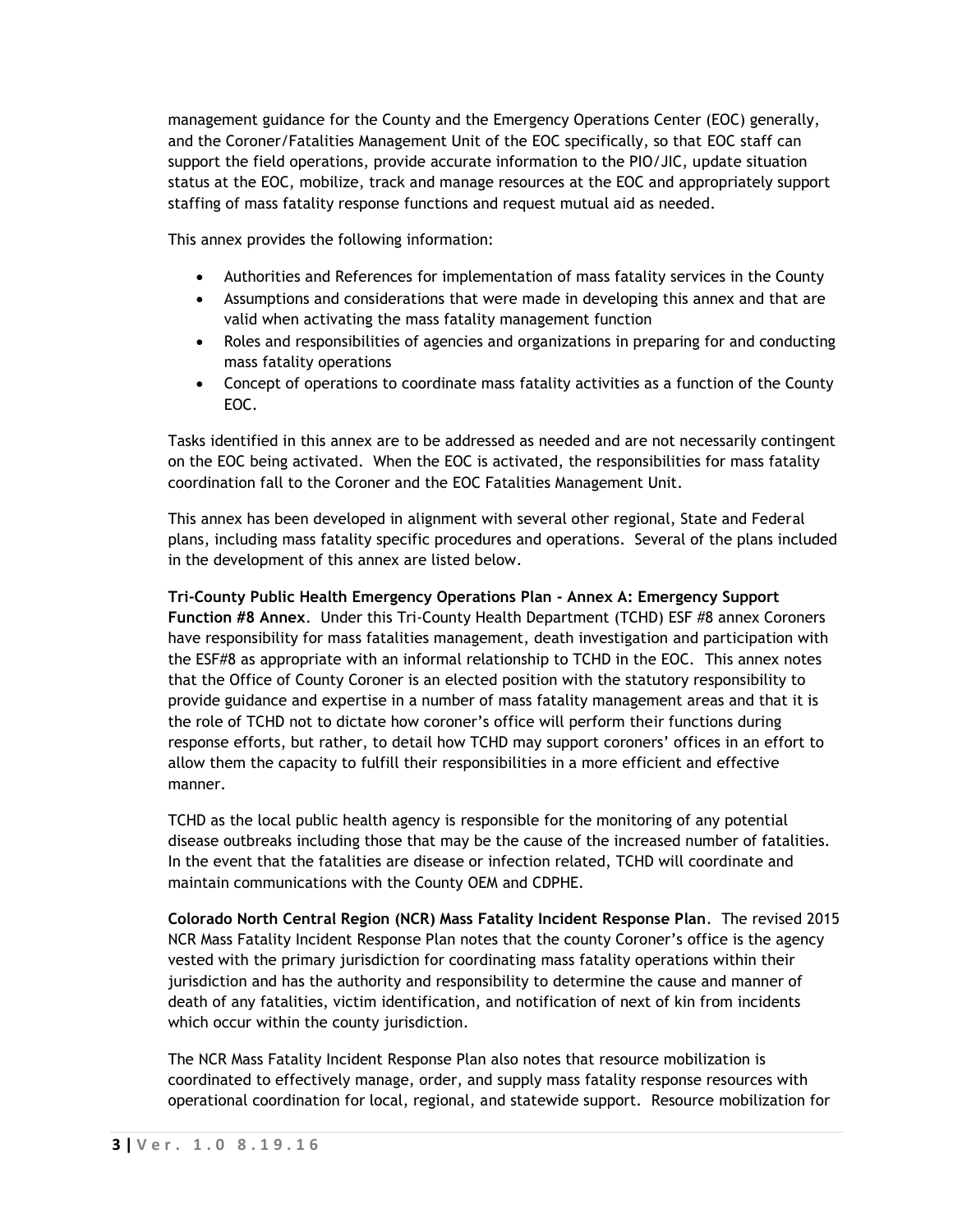mass fatality response will work to benefit the respective Coroner's offices, the Incident Command System (ICS), Financial Tracking and Documentation Activities, and will be facilitated through local, county, and state Emergency Operations Centers (EOC).

**Colorado State Emergency Operations Plan (SEOP) Emergency Support Function (ESF) 8**  This Douglas County functional annex aligns with the ESF 8 of the 2015 Colorado SEOP. State mutual aid aligns with this function.

The Colorado SEOP assigns the lead for Public Health and Medical Services coordination to the Colorado Department of Public Health and Environment (CDPHE). Their role is to coordinate activities and services statewide in support of local jurisdiction resource needs for preparedness, response and recovery from emergencies and disasters.

**Mass Casualty Incident – Annex XI – Colorado State Emergency Operations Plan (SEOP)** The 2015 revision of the Colorado SEOP notes as its purpose the coordinated, effective, and timely State level response to a mass casualty incident in the state of Colorado and to facilitate a coordinated response by state agencies in their response to requests from local jurisdictions.

**National Response Framework (NRF) Emergency Support Function (ESF) #8.** This Douglas County functional annex aligns with the ESF #8 of the National Response Framework for Public Health and Medical Services. Federal Mutual Aid aligns with this function.

### **1.3 Policy**

It is the policy of the County to develop plans and procedures to address the coordination of mass fatality services for citizens and visitors to the County who have been impacted by a disaster, both in the support of the recovery of fatalities and in support of providing services to families of victims. The County will also support the collection and dissemination of forensic data, as needed.

Local resources in support of a mass fatality incident are ordered, managed and tracked the Coroner/Fatalities Management Unit of the EOC. If local resources are not sufficient, the County will access additional resources via mutual aid in the NCR Mass Fatality Incident Response Plan, from the state from the Colorado State Emergency Operations Plan (SEOP) and from Federal sources as needed, according to the National Incident Management System (NIMS).

## **2.0 Authorities and References**

#### **Federal**

- The Robert T. Stafford Disaster Relief and Emergency Assistance Act, P.L. 93-288, as amended – Authorizes federal resources to supplement state and local efforts; defines the intent of federal disaster aid; establishes federal assistance programs and procedures; establishes federal and state disaster preparedness programs.
- National Incident Management System (NIMS)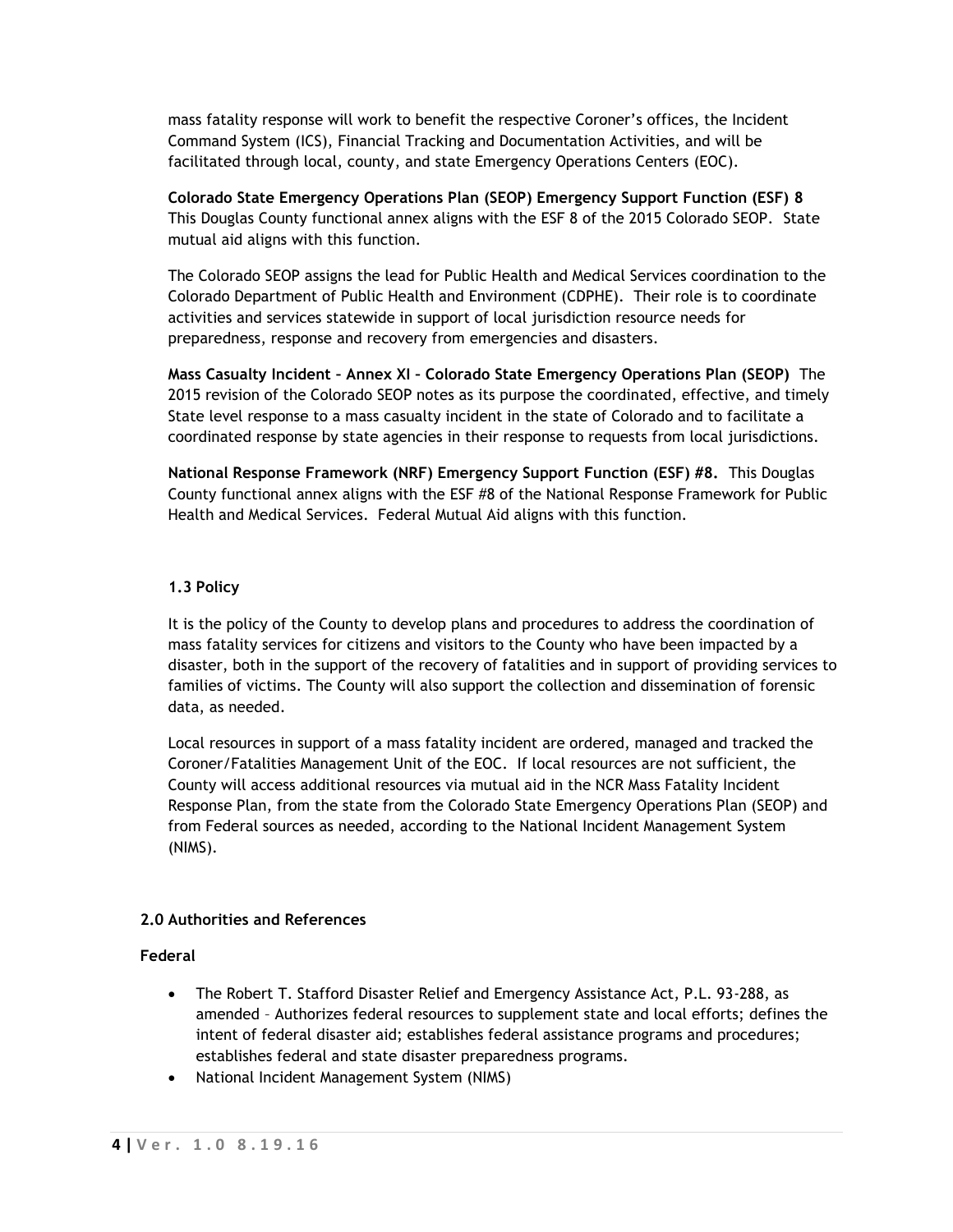- National Response Framework, 2008 Sets forth roles and responsibilities of federal and certain non-federal entities after catastrophes overwhelm state and local government.
- Presidential Policy Directive / PPD-8: National Preparedness
- Homeland Security Act of 2002
- Post-Katrina Emergency Management Reform Act of 2006
- Government Code Title 1, Div. 4, Ch. 8, Sec. 3100-3101 Public Employees as Disaster Service Workers) (This ensures implementation of the federally funded crisis counseling provisions, especially in support of FACs)

# **Colorado**

- C.R.S 30-10-606 The Coroner's Office has authority over the care and handling of the deceased. This outlines the authority of county coroners and gives them jurisdiction over any and all deaths in their county.
- C.R.S 15-10-106.5 Petition to determine the cause and date of death directly resulting from a disaster.
- C.R.S. 15-10-107 Evidence of Death
- Colorado Disaster Emergency Act of 1992, C.R.S. 24 -33-.5-704 "The governor is responsible for meeting the dangers to the state and people presented by disasters. Under this par 7, the governor may issue executive orders, proclamations, and regulations and amend or rescind them. Executive orders, proclamations, and regulations have the force and effect of law."
- C.R.S. 24-32-2101 Colorado Disaster Emergency Act of 1992
- G.E.E.E.R.C C.R.S. 24-33.5-704(8) "There is hereby created a governor's expert emergency epidemic response committee. The duties of the committee shall be to develop by July 1, 2001, a new supplement to the state disaster plan that is concerned with the public health response to acts of bioterrorism, pandemic influenza, and epidemics caused by novel and highly fatal infectious agents and to provide expert public health advice to the governor in the event of an emergency epidemic. The committee shall meet a least annually to review and amend the supplement as necessary. The committee shall provide information to and fully cooperate with the council."
- C.R.S 25-2-103 designates the state registrar as responsible for maintaining and administering vital statistics, including death certificates.
- C.R.S. 25-2-110 promulgates timelines and procedures regarding the filing of death certificates.
- C.R.S 25-2-111(1) defines burial practices, and requires that any person requested to act as a funeral director for a dead body or otherwise whoever first assumes custody of a dead body shall obtain authorization for disposition of the dead body from either the local health department or the county coroner, as may be applicable, before burial.
- C.R.S. 24-33.5-701-176 Colorado State Emergency Operations Plan (SEOP), March 2015 The plan defines the roles and responsibilities of state agencies during a disaster, assigned in the form o Emergency Support Functions (ESF). CDPHE is responsible for state ESF #8: Public Health and Medical Services. ESF #8 provides supplemental assistance to local governments in identifying and meeting the public health and medical needs of victims of a disaster. CDPHE coordinates Colorado health, medical and mortuary resources that may be needed to supplement depleted county and municipal assets in response to emergency public health, medical care and mortuary needs of a significant natural or manmade disaster.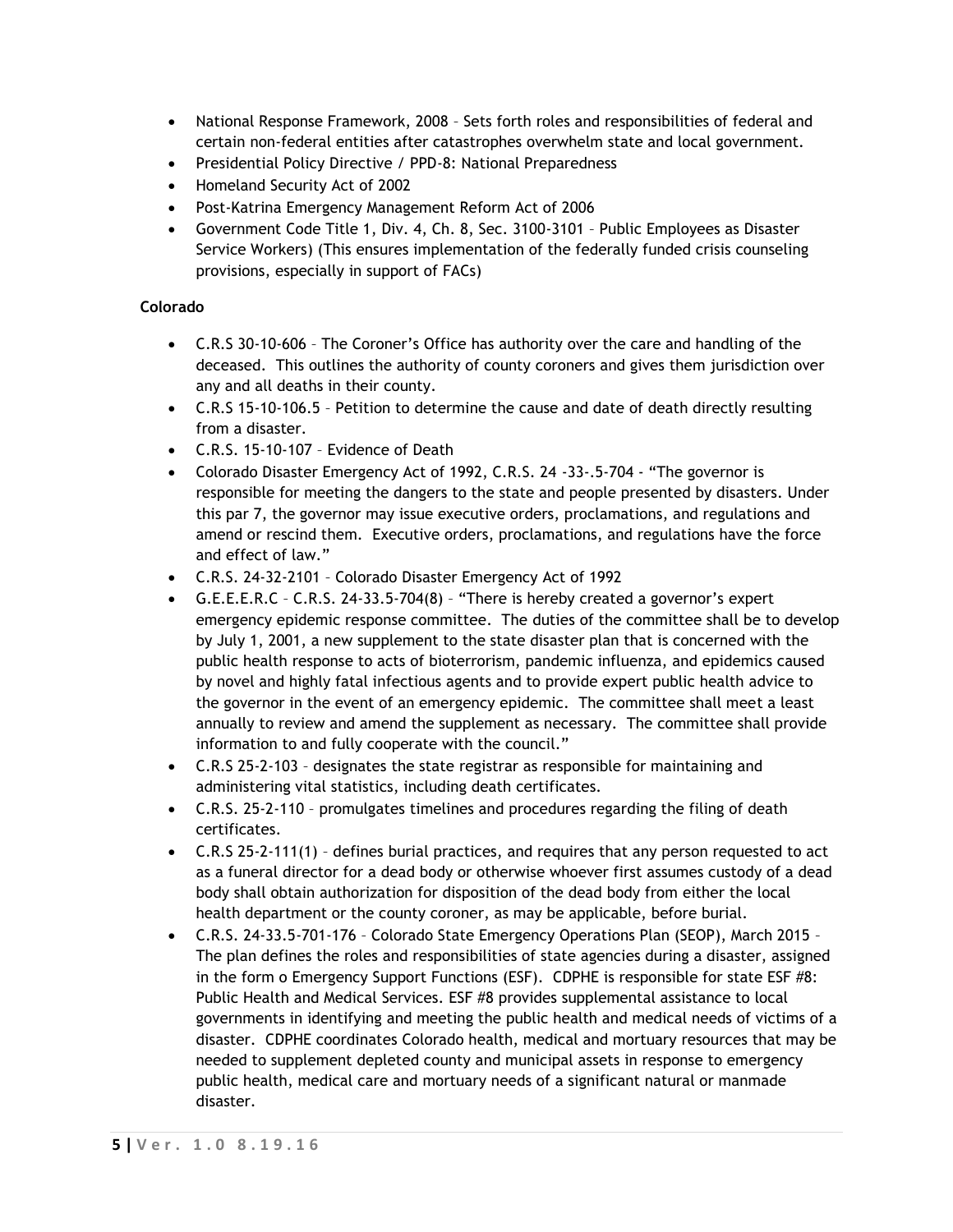- County Resolution No. R004-036 Establishing the Douglas County Incident Management Team. March 23, 2004,
- County Resolution No. R005-175 Creating the Office of Emergency Management and authorize the preparation of a Local or Inter-jurisdictional Disaster Emergency Plan. December 13, 2005,
- County Resolution No. R-011-114, approving Disaster-Emergency Mutual Aid and Disaster-Emergency Resources Assistance in and among the Town of Castle Rock, The Town of Parker, The City of Lone Tree, The City of Castle Pines, The Town of Larkspur, The Douglas County School District, The Highlands Ranch Metro District, The Douglas County Public Library District and Douglas County, Colorado by the Board of County Commissioners and the Sheriff, August 23, 2011.
- County Resolution No. R012-092, approving Intergovernmental Agreement for Emergency Management State-wide, September 11, 2012,

AND

 County Resolution No. R016-\_\_\_, defining Emergency and Disaster Authorizations and approving the Douglas County Emergency Operations Plan, September\_\_\_, 2016.

## **3.0 Assumptions and Considerations**

- This Mass Fatality Annex is developed to support the County EOC and to provide guidance to those responsible for coordination services for field/response teams.
- Hospitals and medical centers may have their own plan for mass fatality management.
- This annex is designed to support public safety in coordinating their mass fatality response to a natural or man-made disaster. Coordination and operations for mass fatality management that arises out of a criminal event (i.e. mass shooter/mass knife attack, etc.) will be managed according to applicable law enforcement policies and standard operating procedures. Public safety and local hospitals will communicate to coordinate family assistance, reporting, crisis information and other sensitive data.
- The Coroner is ultimately responsible for mass fatality management in Douglas County resulting from a disaster. Under Colorado law, the county Coroner's office is the agency vested with the authority and responsibility to determine the cause and manner of death of any fatalities, victim identification, and notification of next of kin from incidents which occur within the county jurisdiction.
- The Coroner may or may not be deployed to the EOC, having responsibilities at the fatalities incident site, at examination center operations and/or at the FAC. If not deployed to the EOC the Coroner will appoint a representative to the EOC as the Fatalities Management Unit Leader to coordinate County resources and request and respond to mutual aid services. The Coroner or Fatalities Management Unit Leader will respond to the EOC when activated in support of a mass fatalities event. The Fatalities Management Unit will co-locate with the ESF 8 Lead if ESF 8 is activated.
- The Coroner/Fatalities Management Unit will be in charge of coordinating local and regional mass fatality operations utilizing this annex.

### **Local**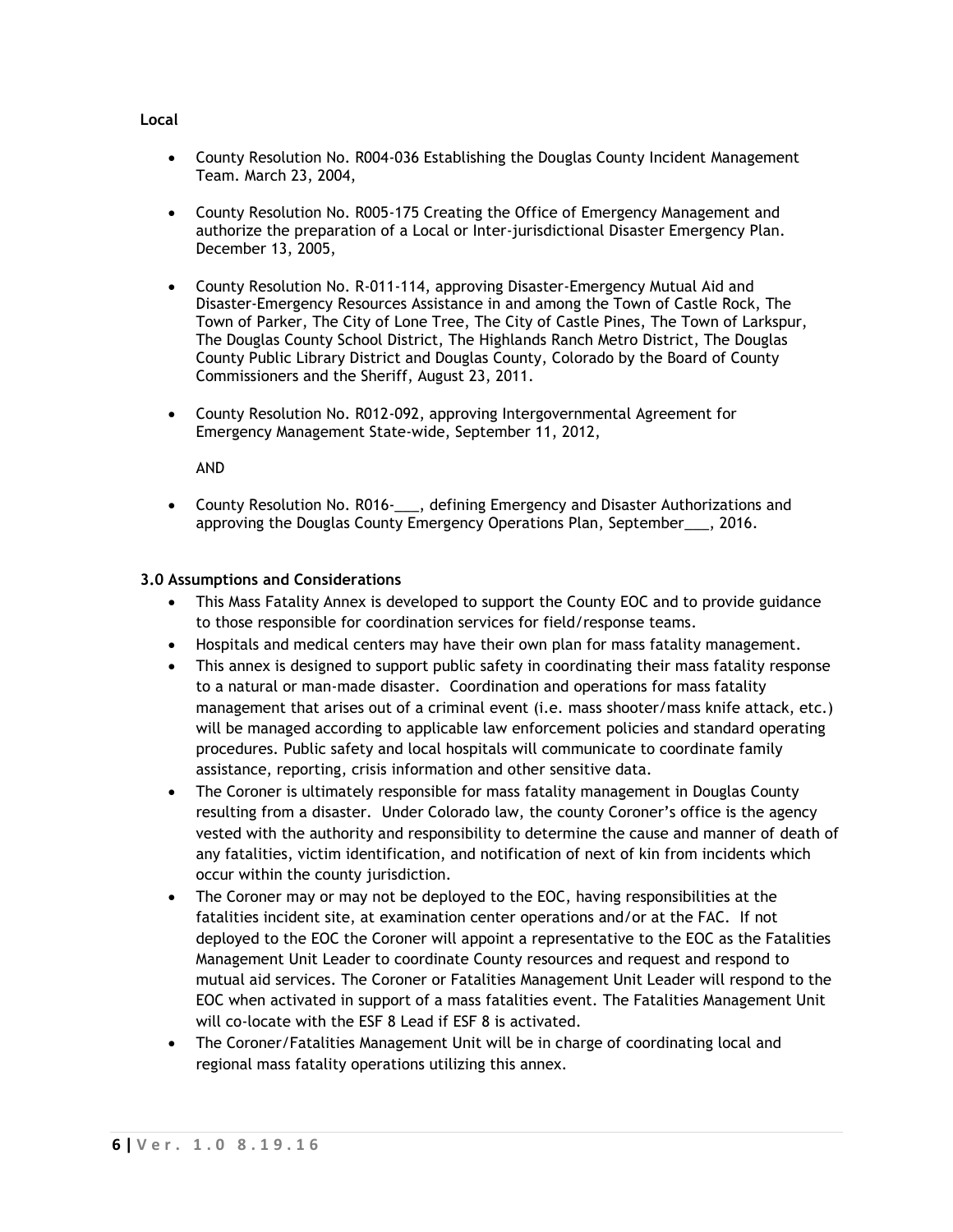- The Coroner/Fatalities Management Unit will support other local, state and federal agencies that may have jurisdiction for the event including, but not limited to, the Sheriff's Office, National Transportation and Safety Board (NTSB), etc.
- Depending on the capabilities of the county facilities and personnel, and the number of fatalities, the Coroner's Office resources may be quickly overwhelmed.
- For incidents resulting in mass fatalities which overwhelm local resources, mutual aid (written or unwritten) may be requested from those agencies which make up the North Central Region (NCR).
- In a localized mass fatality incident, not all bodies may require an exam. The need for exams to be performed will be incident-specific, and will be determined by the Coroner's Office who has primary jurisdictional authority.
- The Coroner will adhere to the principles of the Incident Command System (ICS) when used in managing operations.
- Resource mobilization is coordinated to effectively manage, order, and supply mass fatality response resources with operational coordination for local, regional, and statewide support. Resource mobilization will work to benefit the respective Coroner's offices, the Incident Command System, Financial Tracking and Documentation activities, and will be facilitated through local, county, and state Emergency Operations Centers (EOC).

# **4.0 Roles and Responsibilities**

## **4.1 Overview**

Providing mass fatality services during a natural or man-made disaster in the county is a responsibility of the Douglas County Coroner. However, there are many situations that would exceed the County's capabilities to conduct all phases of a mass fatality response (the three phases being field incident management, examination center operations and the FAC). Regional, State and/or Federal government services will likely be needed to augment County services. Requests for assistance would be initiated through the NCR Fatality Response Team (see the NCR Mass Fatality Incident Response Plan), then to the State EOC or Federal Coordination centers.

In the case of a transportation accident on State or Federal highways, or due to an aircraft crash, both the Colorado State Emergency Operations Plan and the National Response Framework are activated to meet their respective responsibilities for mass fatality management under their jurisdictional plans. (For aircraft, train and commercial common carrier crashes, the National Transportation Safety Board (NTSB) will assign staff to field investigations, examination center detail and FACs.)

The Coroner's Office or its' designee is assigned to the Douglas County EOC Fatalities Management Unit, and is responsible for designating staff and training representatives of their agency, ensuring that appropriate Standard Operating Procedures (SOP's) for field activities are developed and maintained. The Coroner's office must also identify staff and maintain notification procedures to ensure appropriately trained staff are available for extended emergency duty in the County EOC, field disaster sites, examination center operations, and FAC.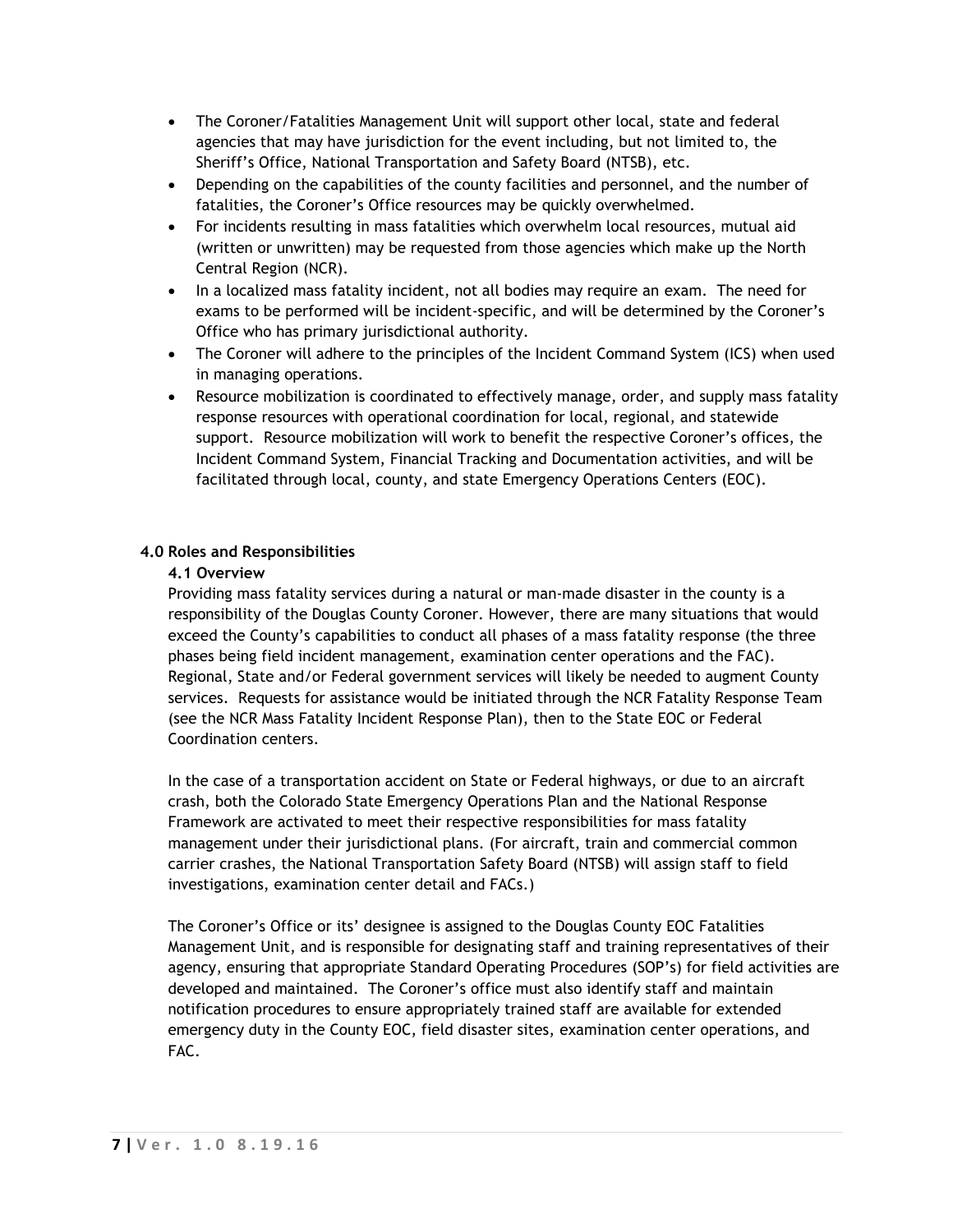## **4.2 Roles and Responsibilities Reference Matrix**

The matrix table below shows the primary entities that will be involved with Mass Fatalities Management during a disaster situation in the County; it is not inclusive of all the possible entities that could be involved. For example, in a large regional disaster, other county and regional entities, as well as the State and Federal Government may also be responsible for providing response and fatality management services.

County personnel that are trained to provide services during mass fatality incidents may also be requested to provide mutual aid regionally during an event in a nearby county. Mass fatality events require a significant number of trained personnel to effectively complete the functions.

| <b>Roles and Responsibilities Table</b><br>In support of Non-Crime Scene* Mass Fatality Management Operations |                                     |                              |                                       |                         |                             |                                          |          |                         |
|---------------------------------------------------------------------------------------------------------------|-------------------------------------|------------------------------|---------------------------------------|-------------------------|-----------------------------|------------------------------------------|----------|-------------------------|
| L - Lead<br>S - Support<br>Cooperating<br>Agency                                                              | Fatalities Management<br>Unit - EOC | Field Incident<br>Management | Temporary Field<br>Examination center | FAC                     | Memorial Site<br>Designated | Mass Fatality Field<br>Support/Logistics | Security | Public Information      |
| <b>Douglas County</b>                                                                                         |                                     |                              |                                       |                         |                             |                                          |          |                         |
| Coroner                                                                                                       | L                                   | L*                           | L                                     | S                       |                             | S                                        | S        | S                       |
| <b>Tri-County Public</b><br>Health                                                                            |                                     | $\mathsf S$                  | $\mathsf S$                           | $\mathsf S$             |                             |                                          |          | $\sf S$                 |
| <b>Douglas County</b><br>Sheriff's Office                                                                     |                                     | $\mathsf S$                  | $\mathsf S$                           | $\mathsf S$             | U                           |                                          | L        |                         |
| Victim's Assistance                                                                                           |                                     |                              |                                       |                         | $\mathsf S$                 |                                          |          |                         |
| <b>FFESS</b>                                                                                                  |                                     |                              |                                       | L                       | U                           |                                          |          |                         |
| <b>Red Cross</b>                                                                                              |                                     |                              |                                       | S                       |                             |                                          |          | $\mathsf S$             |
| <b>AllHealth Network</b>                                                                                      |                                     |                              |                                       | $\mathsf S$             | $\mathsf S$                 |                                          |          |                         |
| <b>OEM</b>                                                                                                    | $\mathsf S$                         | $\sf S$                      |                                       | S                       |                             | S                                        |          | $\sf S$                 |
| JIC/PIO                                                                                                       |                                     | $\mathsf S$                  |                                       | S                       |                             |                                          |          | L                       |
| <b>North Central Region</b>                                                                                   |                                     |                              |                                       |                         |                             |                                          |          |                         |
| <b>NCR Fatality</b>                                                                                           | $\overline{\mathsf{S}}$             | $\overline{\mathsf{S}}$      | $\overline{\mathsf{S}}$               | $\overline{\mathsf{s}}$ |                             | $\overline{\mathsf{S}}$                  |          | $\overline{\mathsf{S}}$ |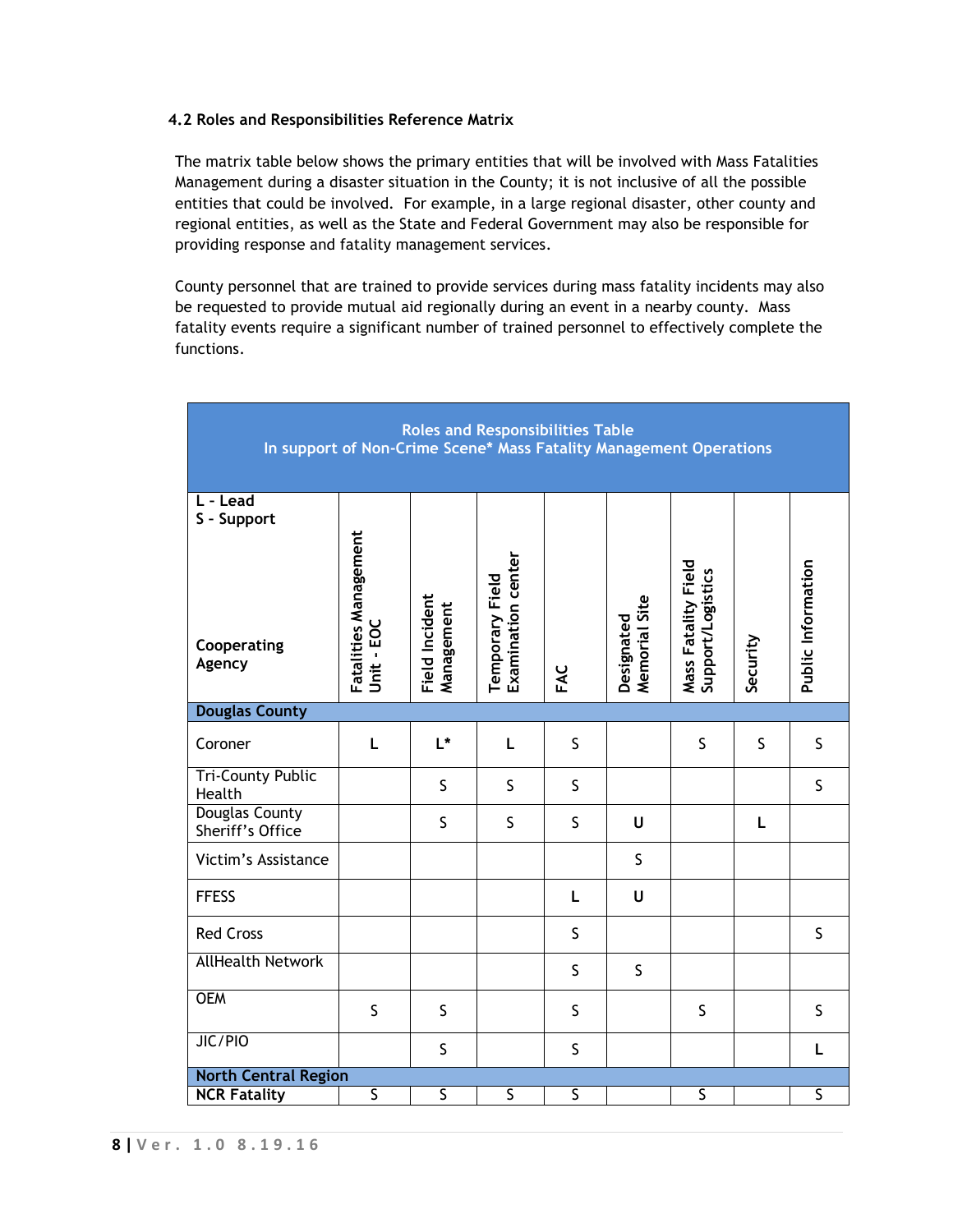| <b>Response Team</b>     |  |  |  |  |
|--------------------------|--|--|--|--|
|                          |  |  |  |  |
| <b>State of Colorado</b> |  |  |  |  |
|                          |  |  |  |  |

\* The DCCO has lead for body disposition in the field for natural and man-made disasters but operates in a support role with the Douglas County Sheriff's Office or the NTSB as the Lead entity if the scene is deemed a crime scene.

### **4.3 Local Government Entities**

The following local government entities have a role in preparedness and implementation during a disaster requiring mass fatality services. Some have a primary role and are always activated, and some provide support as needed and are called upon by their emergency managers.

### **4.3.1 Douglas County Office of Emergency Management/EOC/ESF 8**

The Douglas County Office of Emergency Management (OEM) will support the Coroner with preparing staff during County training and exercise programs. Training and exercises, especially those that involve the activation and use of the Douglas County EOC, greatly enhance the ability of all participants to operate in the case of an actual event.

During a disaster event, OEM will provide leadership in the EOC and support the decision making, coordination and situation status development for the Coroner/Fatalities Management Unit., as it will for all staff. If there is a need for mass fatality site operations, examination center operations or a FAC, OEM will support the coordination of the multiple EOC functions that will be needed to provide appropriate services for the County.

OEM will ensure that the Coroner's needs for carrying out its responsibilities in a mass fatality event are met by supporting the Coroner/Fatalities Management Unit's lead role in managing the mobilization, management and tracking of the resources needed to successfully manage all phases of the mass fatality event.

OEM will ensure that the PIO position is established at the EOC, and will establish a Joint Information Center (JIC), or liaise with a regional, state or Federal JIC, if required.

#### **4.3.2 Douglas County Coroner/ESF 8 -Mass Fatality Unit**

On a day-to-day basis, the county Coroner is responsible for conducting investigations to determine the manner of death, notifying the next of kin, managing the proper movement of human remains and operates the central examination center where remains are housed and exams take place.

In a mass fatality disaster, these same skills are needed, but expanded in scope to deal appropriately with the scale of the disaster and numbers of fatalities. The Coroner is the lead in managing all phases of the mass fatality operations.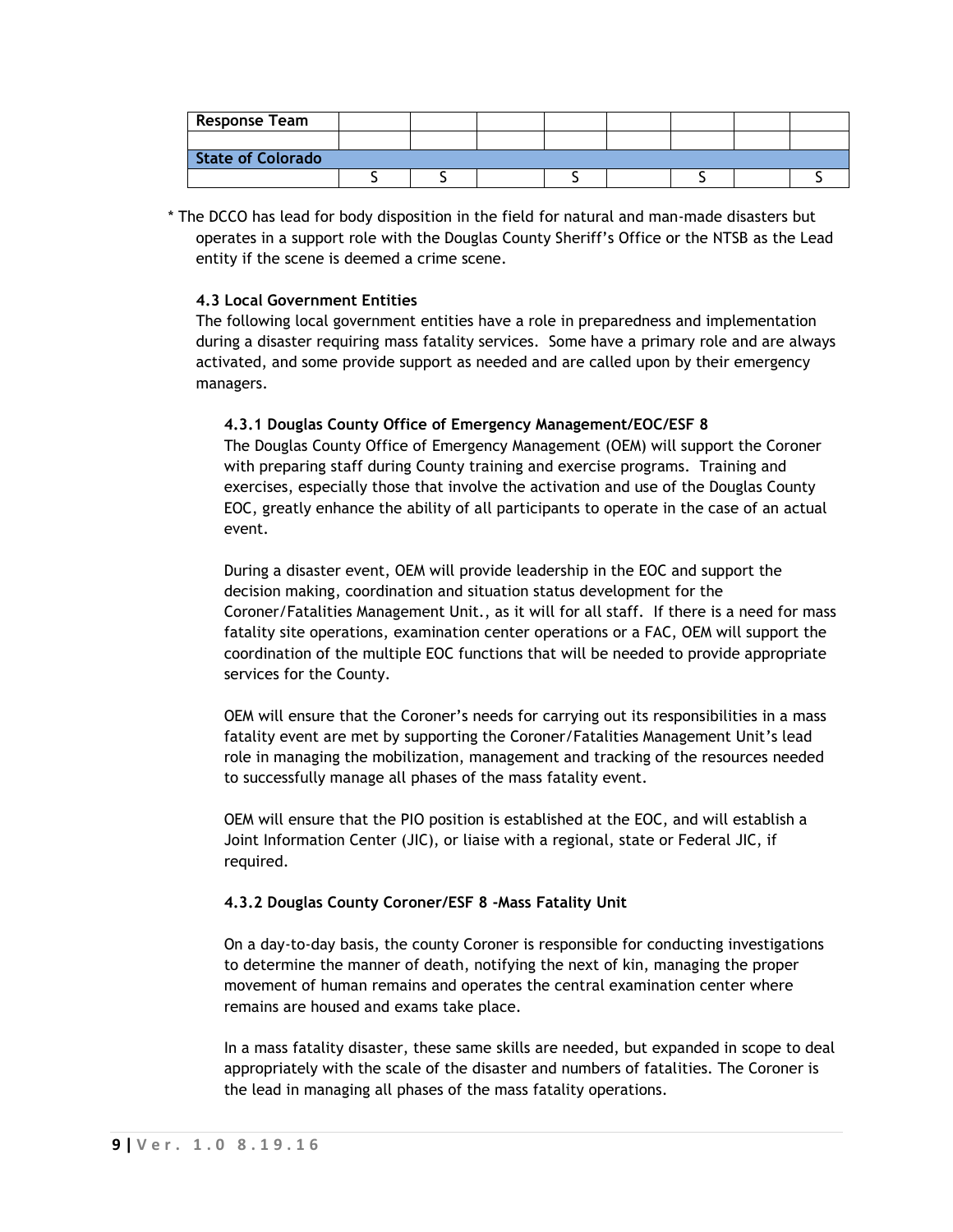There are numerous scenarios when State or Federal agencies will also assume authority for mass fatality incidents and in these cases the county Coroner will work in a Unified Command with their colleagues. Examples include mass fatality incidents occurring on State or Federal highways, incidents involving crashes of commercial airliners, incidents recognized as initiated by terrorists or incidents which are federally declared disasters.

The Coroner/Fatalities Management Unit of the County EOC will activate in any incident involving multiple disaster related fatalities. The Coroner/Fatalities Management Unit will coordinate in the EOC to request skilled staff and volunteers. If the disaster-related mass fatality operations needs are beyond the resource capacity of the Coroner, Sheriff's Office and county, they will call up trained staff and medical professionals via the NCR Mass Fatality Incident Response Plan and will assure that these resources are tracked through the County EOC resource mobilization, management and tracking system.

#### **4.3.3 Tri-County Health Department/ESF 8 -Public Health Unit**

Tri-County Public Health Department (TCHD) may serve in two roles during a mass fatality incident: ESF #8 Lead and as the local public health department. In the roles as ESF #8 Lead, TCHD will coordinate with the county coroner and other external partners for the provision of trained workers and staff to support survivors and mass fatality response staff, including trained medical personnel, and other staff as requested through the EOC. TCHD may also serve to support in the acquisition of additional supplies required in response to the incident such as PPE, body bags, etc. In its primary role as the local public health department, TCHD will provide incident specific guidance regarding infectious diseases to include but not limited to A TCHD representative is the ESF 8 Public Health Lead for the Douglas County EOC during a disaster and is either located in the county EOC or in the TCHD Departmental Operations Center (DOC). Regardless of location, the TCHD ESF 8 Lead works in concert with the Coroner/Fatalities Management Unit of the EOC in providing support to the Coroner's Office in their capacity as Lead for a Mass Fatality disaster.

If the mass fatality is related to an infectious disease, TCHD will be serving as either incident command or in a unified command in response to the incident. TCHD will coordinate with emergency management to obtain a disaster declaration in order to access additional resources and alleviate certain rules and restrictions as related to the health and medical response to the incident.–

## **4.3.4 Douglas County Victim Assistance Unit**

The Douglas County Victim Assistance Unit responds to victims of crimes and family survivors in cases of violent and/or sudden death. Advocates address emotional issues, confusion and trauma. Advocates also make long-term referrals to help victims get on the path of recovery. They also act as liaison between the criminal justice system and the victim. The program is supported by a coordinator, three advocates, one part-time advocate and dedicated victim assistance volunteers. An advocate is always available for crisis response.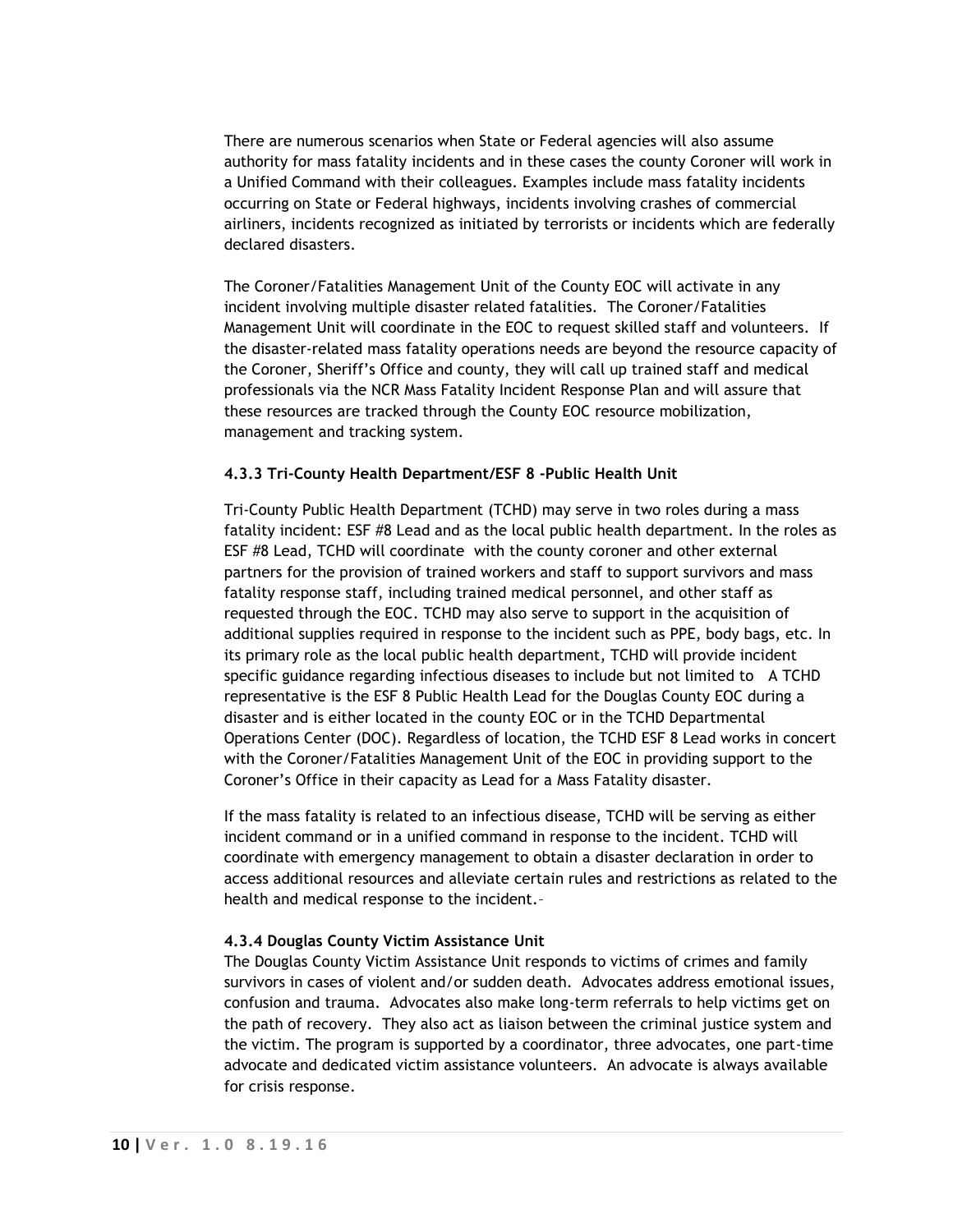In a large scale mass fatality disaster the Victim Assistance Unit will coordinate with the Behavioral Health component of the ESF 8 Annex. An activation of the Behavioral Health component of the ESF 8 Annex would usually include assurance that mental health resource are deployed to appropriate locations, including the FAC and any designated memorial site.

#### **4.3.5 AllHealth Network/ESF 8 – Behavioral Health Unit**

The AllHealth Network (AHN) (formerly Arapahoe/Douglas Mental HealthNetwork) is the network of mental and behavioral health providing services to Douglas County. In a mass fatality incident AHN would have responsibility for activating and providing trained staff to the FAC, especially for crisis and grief counseling, and family support services. The AllHealth Network may also be activated to respond to a designated memorial site to assist with crisis and grief counseling and referrals not only for family members and friends at that site but also for affected members of the public who may benefit from support and mental health referrals.

In a large scale mass fatality disaster TCHD, as the ESF Co-Lead, will coordinate with the Behavioral Health component of the response under the provisions of the ESF 8 Annex. This coordination includes assurance that: behavioral health response related messaging need will be provided to the PIO, resource needs will be communicated to partners, and all situation status data will be provided to the ESF 8 Co-Leads and the EOC Situation Unit.

### **4.4 State of Colorado**

**4.4.1 Colorado Department of Homeland Security and Emergency Management** The Colorado Department of Homeland Security and Emergency Management (DSHEM) is responsible for standing up the State Emergency Operations Center to support the operational areas with coordination of mutual aid requests, gathering situation status information, providing public information support , and for providing technical expertise as needed. DSHEM also provides updates to the Governor and requesting resources as needed.

#### **4.4.2 Colorado Department of Public Health and Environment**

The Colorado Department of Public Health and Environment (CDPHE) provides technical assistance to the county as requested during any mass fatality incident. During a mass fatality incident that is caused by a pandemic or other influenza, CDPHE will have additional responsibilities for decision making, data collection, laboratory services, healthcare facility readiness and action steps regarding the control of the outbreak and the number of fatalities. They will also be available for support to incident sites (field operations, examination center, and FACs) and provide support regarding the control of an outbreak. Such authorities are outlined in the Colorado State Emergency Operations Plan and all coordination will be funneled through TCHD as the ESF 8 Lead and local public health lead.

#### **4.5 Federal Partners**

**4.5.1 National Transportation Safety Board**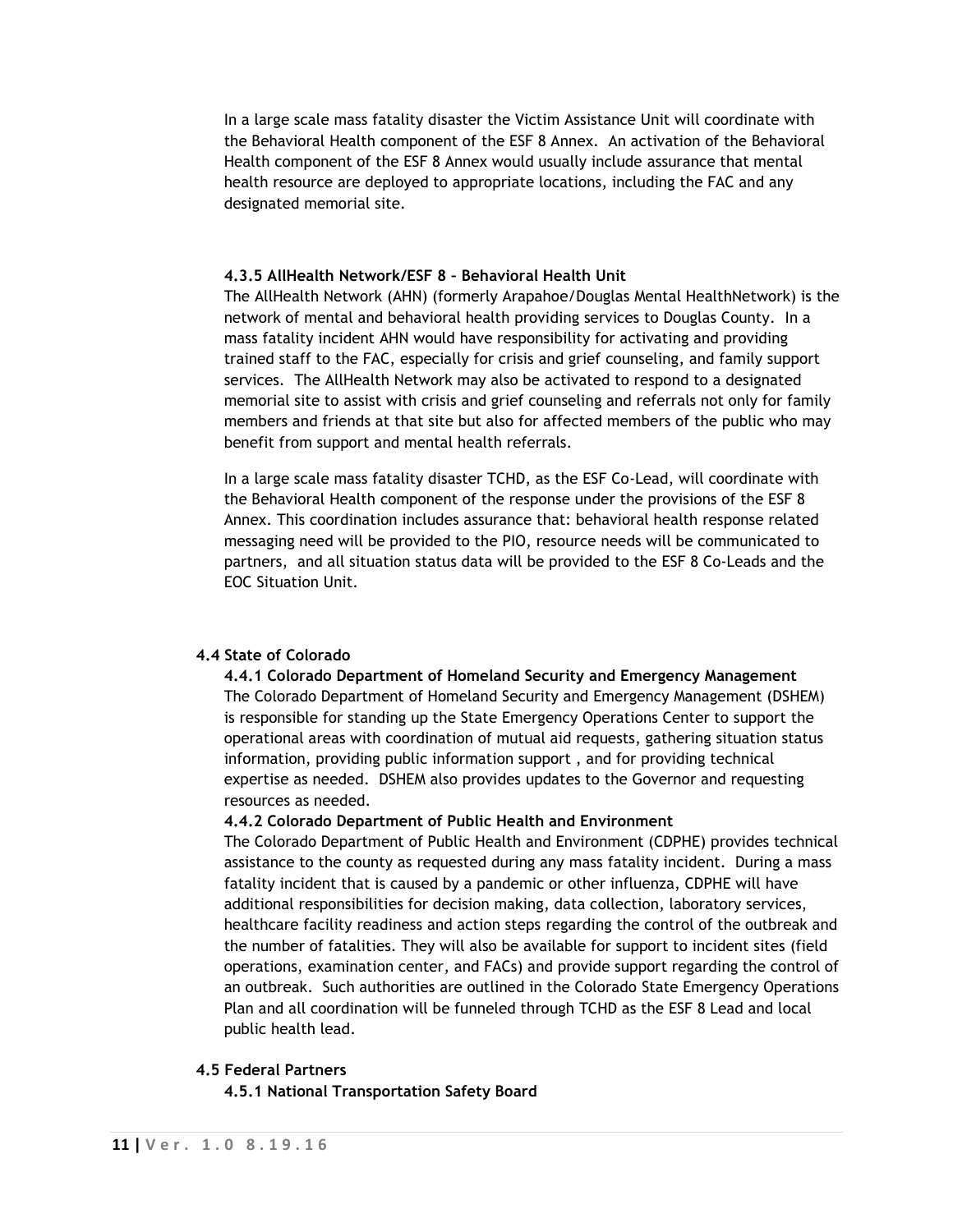In the event of an aviation or passenger rail accident, the National Transportation and Safety Board (NTSB) will be the lead agency in establishing and operating a FAC. NTSB will coordinate assistance efforts with local and state authorities, including the coroner, local/County/State law enforcement, an emergency management agency, hospitals and other emergency support personnel.

During incidents in which NTSB does not have a legislated role to coordinate FAC services, the NTSB may serve as a technical advisor to assist local jurisdictions with FAC Operations.

# **4.5.2 Department of Health and Human Services National Disaster Medical System, Disaster Mortuary Operations Response Team**

A Disaster Mortuary Operations Response Team (DMORT) may be activated in the event of a mass-fatality incident if Douglas County Coroner and NCR Regional Mass Fatality Incident Response Plan resources are overwhelmed to assist with victim identification and mortuary services. DMORT may provide the complete suite of mortuary operations resources and staff members to an incident. They can also establish and provide support staff to the incident FAC. The DMORT would need to be requested by the Colorado SEOC once all local and state resources were overwhelmed. A Presidential disaster declaration is required before DMORT can be activated.

### **4.5.3 Federal Bureau of Investigation**

After an incident, the Federal Bureau of Investigation (FBI), a member of the US Department of Justice (DOJ), may be able to aid in fingerprint collection and supplementing laboratory assets. In the event that an incident is officially classified as a criminal act the FBI assumes a leadership role in unified command and may coordinate communications with families and friends to gain and provide information about the incident. The FBI will also be the lead agency on coordinating Crime Victim Assistance for families.

## **4.5.4 Non-Profit Organization – American Red Cross**

In the event of a legislated aviation or passenger rail accident the American Red Cross (ARC) is the lead agency of family care and crisis intervention after the accident. ARC may also be requested by the county to support a non-legislated Mass Fatality event. They will coordinate and manage the numerous organizations and personnel offering counseling, religious and other support services to the operation. If necessary, they will also deploy a Critical Response Childcare Team to coordinate on-site childcare services.

In other mass casualty or mass fatality incidents, the ARC may be called on to help to provide Mental Health and Spiritual Care support to the FAC or provide other assistance depending on local resources and local plans.

#### **5.0 Concept of Operations**

The Coroner and staff respond in a coordinated fashion to a mass fatality incident in the County. In an incident involving only a few individuals, the County Coroner may have the capacity to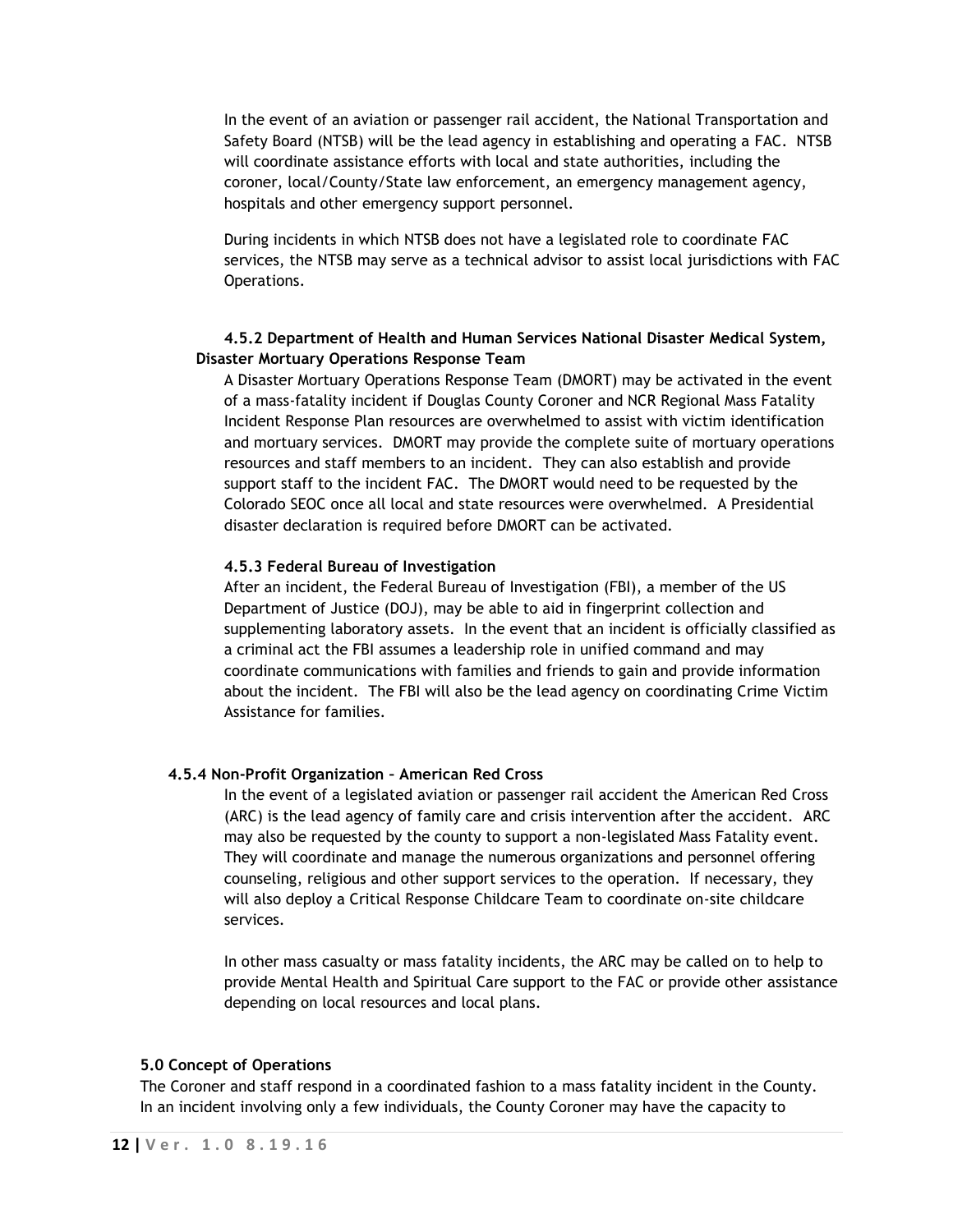manage the situation. However, in an incident involving numerous individuals, the County may need the support of other local, regional, state and federal staff to support the operations, including supporting the FAC, examination center operations site, field site management and public information.

# **5.1 Pre-Response/Initial Actions**

The Douglas County Coroner, the Douglas County Sheriff's Office and the Douglas County OEM work with County agencies, non-governmental partners, contracted resources and stakeholders to determine the disaster services support needed for mass fatality incidents.

# **5.2 Activation**

This annex will be implemented under any of the following circumstances:

- The Coroner determines it is appropriate to implement the plan
- OEM requests that the plan be implemented
- The County has declared a disaster that involve mass fatalities
- Mutual Aid requests from other local jurisdictions in the NCR have requested support.

The Coroner/Fatalities Management Unit of the EOC is activated during any mass fatality incident. Additional law enforcement personnel can be contacted via internal communications or dispatch as needed.

# **5.3 Mass Fatality Response Functions**

The key response functions for mass fatality management include:

- EOC coordination via the Coroner/Fatalities Management Unit
- Management of the mass fatality incident scene
- Establishing secondary sites for examination center operations (if the DCCO is at capacity)
- Establishing a mass fatality FAC
- Providing media with accurate messaging
- Provide mutual aid, as needed.

## **5.3.1 Activate the Fatalities Management Unit in the EOC**

The Coroner or members of the Coroner's Office staff will fill the duties of the Coroner/Mass Fatalities Unit in the ESF 8 of the EOC. The staff members will follow the ESF 8 Policies and Procedures and ensure both staff and resources are coordinated for maximum support of disaster victims and their families. Assuming the Coroner will likely be in the field, the Coroner can delegate a Coroner's Office staff member to the County EOC.

## **5.3.2 Management of the Mass Fatality Incident Scene**

Incident Command is used to manage all field tactical components of the mass fatality emergency. Coroners will assume the appropriate positions within the Operations Section as designated by the Incident Commander. The Operation Section is responsible for developing key branches, including an incident site recovery branch, a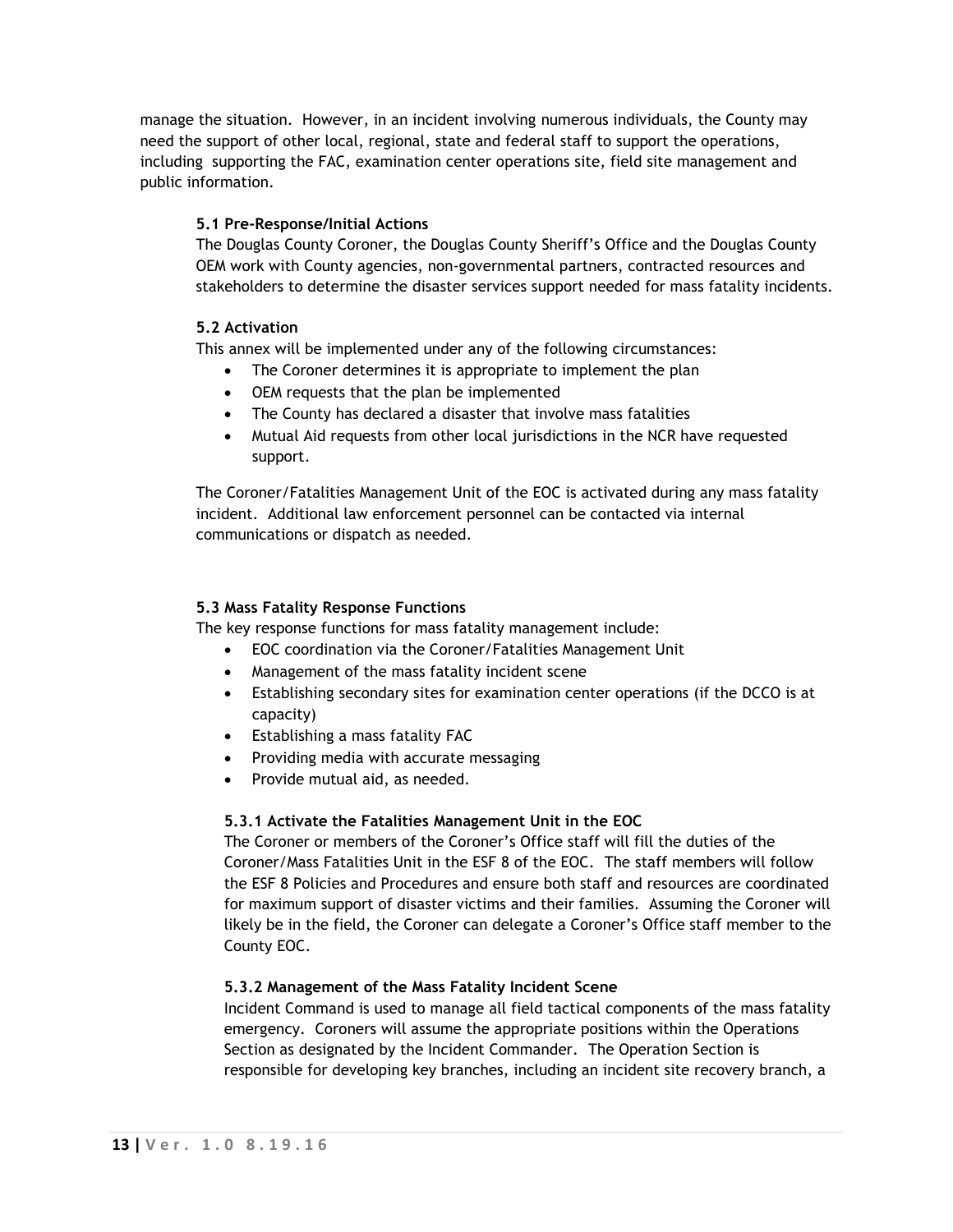security branch, a mortuary branch (that manages the admitting, processing and disposition of remains at examination center operations), and the FAC Branch.

### **5.3.3 Examination Center Operations**

Douglas County's body storage capacity is 78 deceased, and could be quickly exceeded during a mass fatality event. As a planning number, 10 or more deaths that occur as part of a mass fatality situation will trigger the activation of the Mass Fatality Annex.

When the Douglas County Coroner determines that county resources will not be sufficient to handle a mass fatality incident the Coroner will activate the NCR Mass Fatality Incident Response Plan and call upon partners in the NCR to provide personnel and resources to meet the needs of the incident. For planning purposes the NCR will utilize all NCR resources, and then seek assistance from the state to activate the State Resource Mobilization plan.

A temporary examination center will be considered only if all other options are utilized and/or are not feasible.

#### **5.3.4 Establishing a Mass Fatality Family Assistance Center**

A FAC will be established for the family members of missing, unaccounted for and deceased persons, in order for them to obtain necessary information, resources and amenities following the incident. It also provides a central location for public officials to have access to the families to gather information in support of remains identification. Douglas County Fleet, Facilities and Emergency Services Support (FFESS) will establish and manage a FAC upon request by the Incident Commander or local OEM/EOC. Incident Command will coordinate with local law enforcement to secure the area around the FAC in order to create a safe place for the victims' families to gather. Victims Assistance will be available to provide support to the FAC and mental health referrals to victim's families.

The FAC will be established at an appropriate distance from the incident scene and in facilities that can accommodate any and all persons needing to access the services provided. Examples of appropriate facilities include a hotel, school or other public building. This facility will have areas available for large gatherings, if possible, as well as private areas for individual families.

A Victim Identification Center is a sub-set of the FAC designed to provide a space and resources for public officials to meet with families to gather information in support of remains identification and to distribute information to the families of the deceased. The Victim Identification Center is established at a distance from the larger FAC in order to protect the privacy of victims' families.

The American Red Cross can be invited by the county to manage a FAC on a longer term basis and has established and trained resources to provide FAC supporting personnel and resources.

#### **5.3.5 Establishing a Designated Memorial Site**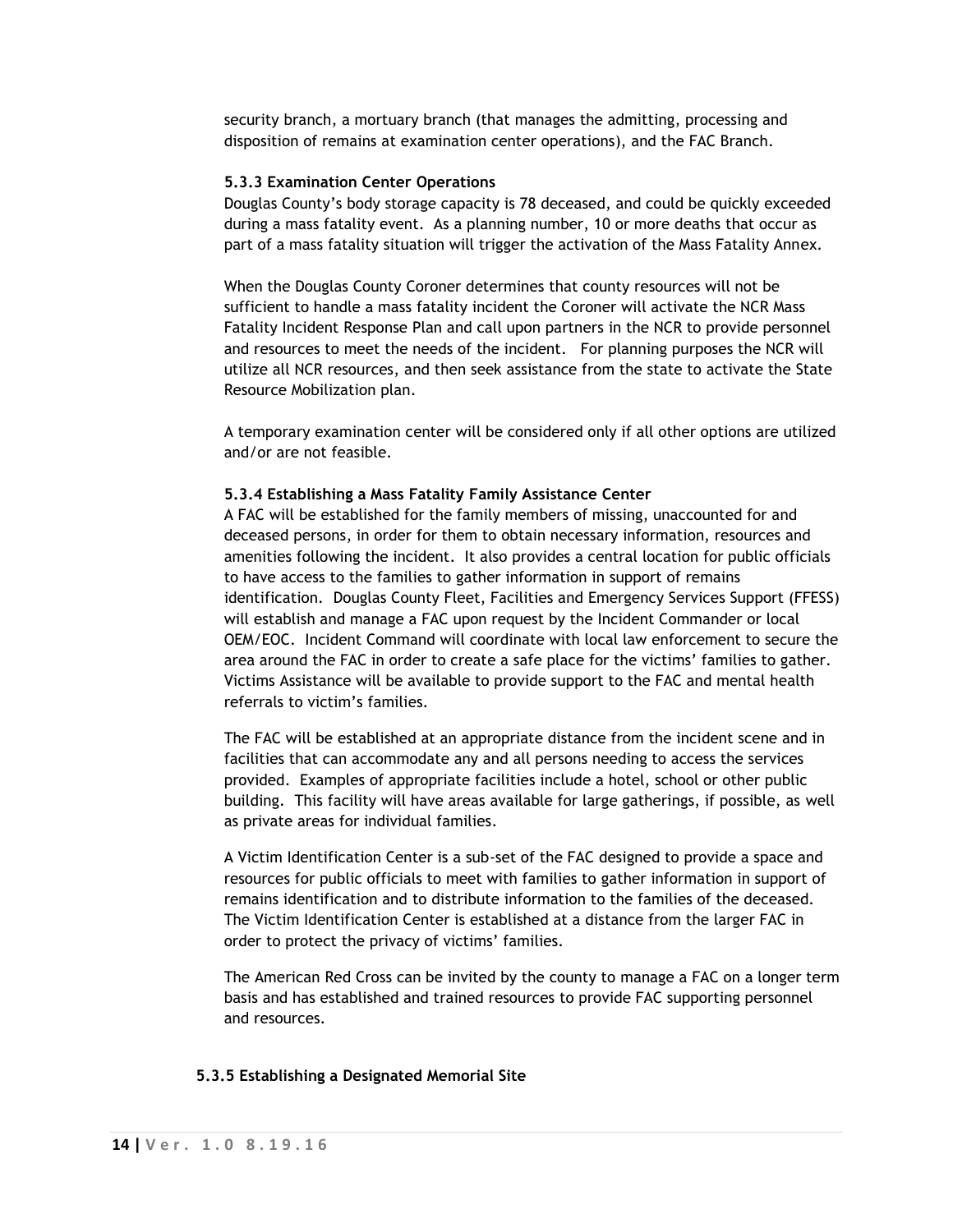When individuals have died in a sudden or shocking manner it has become common in the United States for spontaneous shrines to appear. These ad hoc memorials allow relatives, friends and the general public to acknowledge the circumstances of the death by leaving objects, notes or other remembrances as a public form of grieving. These temporary memorials sites often spring up at or near the location of the mass fatality event – creating issues in crowd control, scene security and management due to the influx of people and objects not related to the event itself.

In order to avoid issues it is advisable to formally designate a nearby area as the designated memorial site. This Designated Memorial Site will be established at an appropriate distance from the incident scene and in locations that can accommodate any and all persons wishing access to the site. This location will be an area available where people can come to express their grief, leave objects or hold faith based activities. Selection, set up and demobilization of a designated memorial site is the responsibility of Douglas County FFESS. Physical management of the site is the responsibility of the DCSO, the Sheriff's Office Community Support Volunteers (CSV's) as directed, or by any agency that the DCSO designates as the site manager. Victim support at the site is the responsibility of the Douglas County Victims Assistance Unit and can be supported by community based behavioral health responders such as AllHealth Network.

#### **5.4 Post-Disaster Services**

**5.4.1 Releasing the Scene and the Closure of Facilities**

The incident site will need to be confirmed safe for public reentry. If a temporary examination center was instituted, it will need to be cleaned, disinfected, and certified safe for public reentry. The FAC will need to be eventually closed, but will likely need to be kept open until all next of kin have been notified, the deceased have been properly interred, and family members no longer require the service of disaster counseling.

#### **5.5 Public Relations**

During a mass fatality incident, the Incident Commander will coordinate with the Public Information Officer (PIO) at the scene to handle any media or public information needs.

**The PIO may not release any information regarding victim identification, number of fatalities, personal information, cause of death, etc., without consent from the Coroner.**

Public information will be coordinated by the jurisdiction's PIO and will include all agencies, organizations, and jurisdictions involved in the incident through the Joint Information Center (JIC). This will ensure information and messaging is coordinated and agreed to among all responding entities prior to dissemination. The incident PIO will release information to the public. Once family members are notified of the deceased, the Coroner's Office will wait 1 hour before providing victim names to the JIC. Names will be released through the incident PIO.